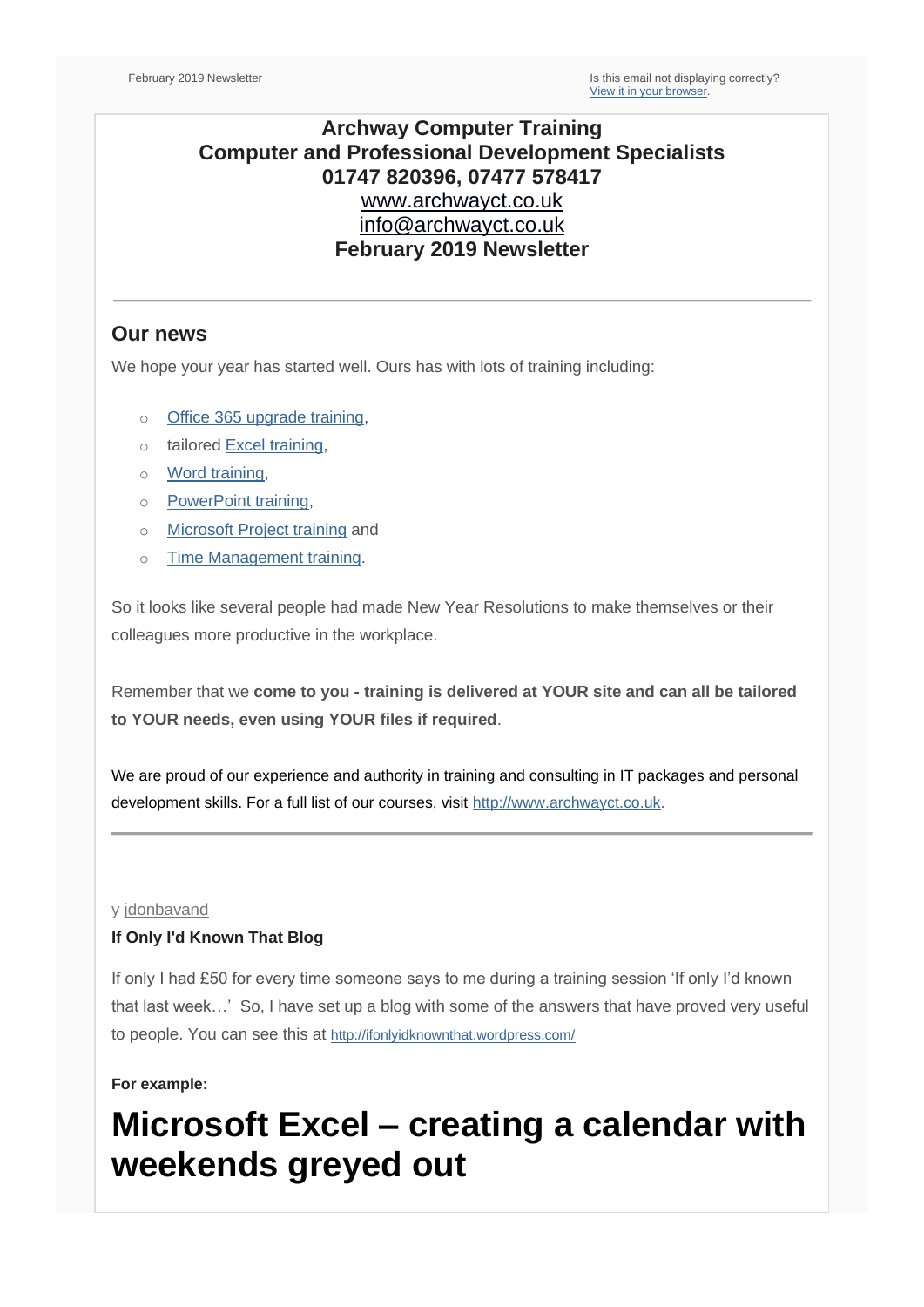I was demonstrating using the fill handle to create lists of weekdays recently when one of my trainees asked whether we could instead produce a calendar with weekends greyed out.

The answer is to use conditional formatting.

I first of all used the Autofill handle to put the days of the week on the top row and the dates on the second row. In this instance, my first column has times of day in it, though it could have anything needed.

Now, I selected the cell range that I wanted to format in this case A1:AE21.

Then I went to **Home** tab, **Styles** group, **Conditional Formatting – New Rule**. From **Select a Rule Type** I chose **Use a formula to determine which cells to format**. In the **Format values where this formula is true** I typed **=A\$1="Saturday"**

| <b>Edit Formatting Rule</b>                                             |            |        |        |  |  |  |  |  |  |
|-------------------------------------------------------------------------|------------|--------|--------|--|--|--|--|--|--|
| Select a Rule Type:                                                     |            |        |        |  |  |  |  |  |  |
| Format all cells based on their values                                  |            |        |        |  |  |  |  |  |  |
| $\blacktriangleright$ Format only cells that contain                    |            |        |        |  |  |  |  |  |  |
| Format only top or bottom ranked values                                 |            |        |        |  |  |  |  |  |  |
| Format only values that are above or below average                      |            |        |        |  |  |  |  |  |  |
| Format only unique or duplicate values                                  |            |        |        |  |  |  |  |  |  |
| Use a formula to determine which cells to format                        |            |        |        |  |  |  |  |  |  |
| Edit the Rule Description:<br>Format values where this formula is true: |            |        |        |  |  |  |  |  |  |
| =A\$1="Saturday"                                                        |            |        |        |  |  |  |  |  |  |
|                                                                         |            |        |        |  |  |  |  |  |  |
|                                                                         |            |        |        |  |  |  |  |  |  |
| <b>Preview:</b>                                                         | AaBbCcYyZz | Format |        |  |  |  |  |  |  |
|                                                                         | <b>OK</b>  |        | Cancel |  |  |  |  |  |  |

Then clicked **Format**. In this instance I went to the **Fill** tab and chose a shading colour, then clicked **OK** twice.

I did similarly for Sunday. Probably if I had thought about it for longer I could have combined the two!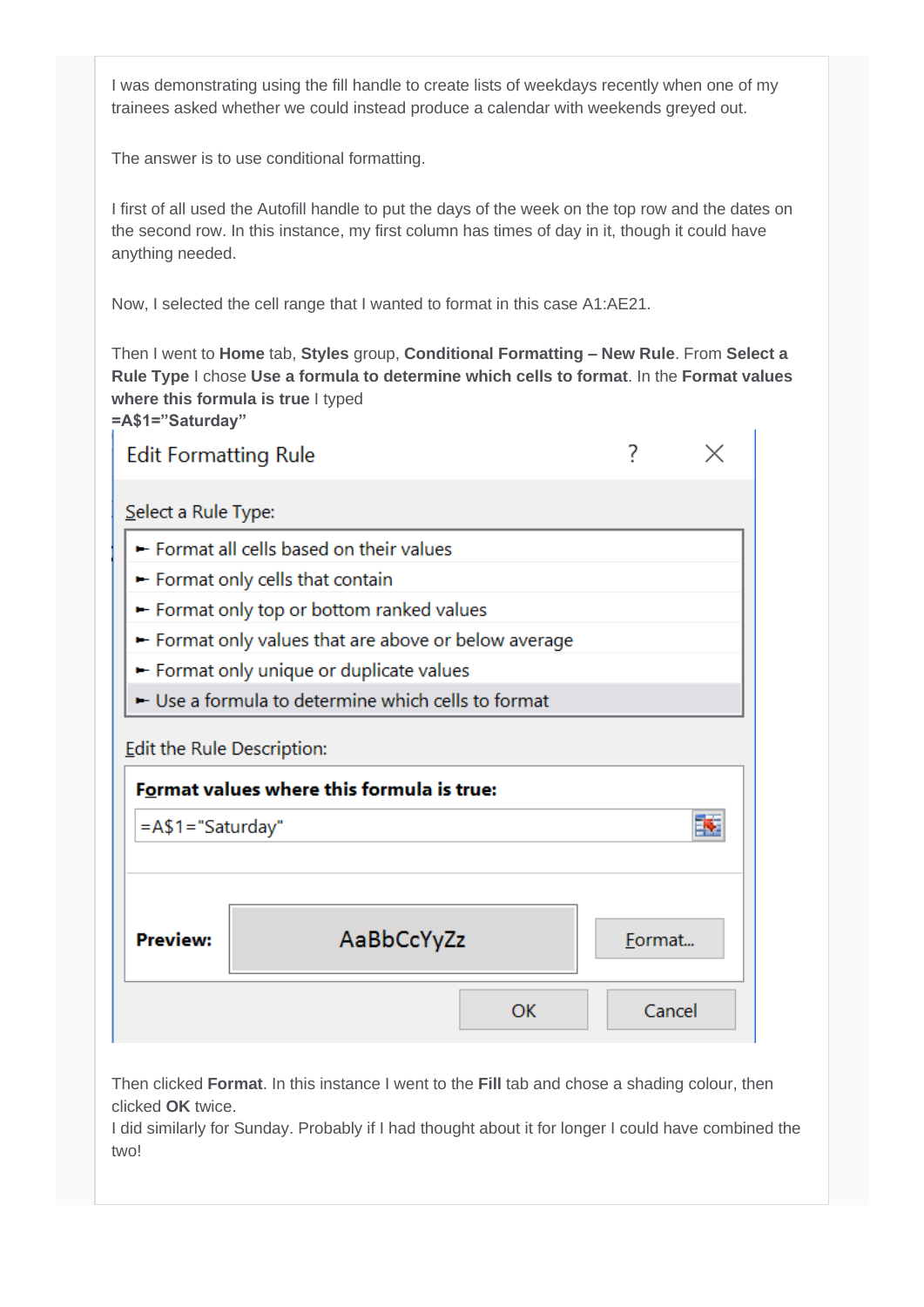|    | G        | H                                                                                                                                                                                          | $\mathbf{L}$ |         | $K$ $=$                   | $\mathsf{L}$ | M      | N        | $\overline{O}$ | P      | Q       | $-$ R $-$                 | S | $\sqrt{1 - 1}$ | $\cup$   | $\mathsf{V}$ |
|----|----------|--------------------------------------------------------------------------------------------------------------------------------------------------------------------------------------------|--------------|---------|---------------------------|--------------|--------|----------|----------------|--------|---------|---------------------------|---|----------------|----------|--------------|
|    | Saturday | Sunday                                                                                                                                                                                     | Monday       | Tuesday | <b>Wednesday Thursday</b> |              | Friday | Saturday | Sunday         | Monday | Tuesday | Wednesday Thursday Friday |   |                | Saturday | Sunday       |
|    |          | 07/01/2017 08/01/2017 09/01/2017 10/01/2017 11/01/2017 12/01/2017 13/01/2017 14/01/2017 15/01/2017 16/01/2017 17/01/2017 17/01/2017 18/01/2017 19/01/2017 20/01/2017 21/01/2017 22/01/2017 |              |         |                           |              |        |          |                |        |         |                           |   |                |          |              |
|    |          |                                                                                                                                                                                            |              |         |                           |              |        |          |                |        |         |                           |   |                |          |              |
|    |          |                                                                                                                                                                                            |              |         |                           |              |        |          |                |        |         |                           |   |                |          |              |
|    |          |                                                                                                                                                                                            |              |         |                           |              |        |          |                |        |         |                           |   |                |          |              |
|    |          |                                                                                                                                                                                            |              |         |                           |              |        |          |                |        |         |                           |   |                |          |              |
|    |          |                                                                                                                                                                                            |              |         |                           |              |        |          |                |        |         |                           |   |                |          |              |
|    |          |                                                                                                                                                                                            |              |         |                           |              |        |          |                |        |         |                           |   |                |          |              |
|    |          |                                                                                                                                                                                            |              |         |                           |              |        |          |                |        |         |                           |   |                |          |              |
| 10 |          |                                                                                                                                                                                            |              |         |                           |              |        |          |                |        |         |                           |   |                |          |              |
|    |          |                                                                                                                                                                                            |              |         |                           |              |        |          |                |        |         |                           |   |                |          |              |
|    |          |                                                                                                                                                                                            |              |         |                           |              |        |          |                |        |         |                           |   |                |          |              |
|    |          |                                                                                                                                                                                            |              |         |                           |              |        |          |                |        |         |                           |   |                |          |              |
|    |          |                                                                                                                                                                                            |              |         |                           |              |        |          |                |        |         |                           |   |                |          |              |
|    |          |                                                                                                                                                                                            |              |         |                           |              |        |          |                |        |         |                           |   |                |          |              |
|    |          |                                                                                                                                                                                            |              |         |                           |              |        |          |                |        |         |                           |   |                |          |              |

What happens though if we don't have days of the week in our worksheet, just dates? In this case we would have to use the **WEEKDAY** function to work out the days of the week first. Sunday is weekday 1 and Sunday is weekday 2. In this case the formulas are

**=WEEKDAY(A\$1)=1** and **=WEEKDAY(A\$1)=7** Find out more about our **Microsoft Excel training**.

# **Microsoft Word – my Tab key won't work for going to the next level in outline numbering**

When training Word outline numbering recently, one learner was unable to use her **Tab** key to get to the next level of numbers. This foiled me for a while but I decided it must be something in the settings. Click **File – Options**. Click **Proofing**, then click the **AutoCorrect Options** button. Click the **AutoFormat As You Type** tab.



Towards the bottom of the box, put a tick in **Set left- and first- indent with tabs and backspaces** check box. Click **OK** twice. The **Tab** key should now work to go the next level in outline numbering.

Find more information about our [Microsoft Word training.](http://www.archwayct.co.uk/microsoft-office-training/microsoft-word-training)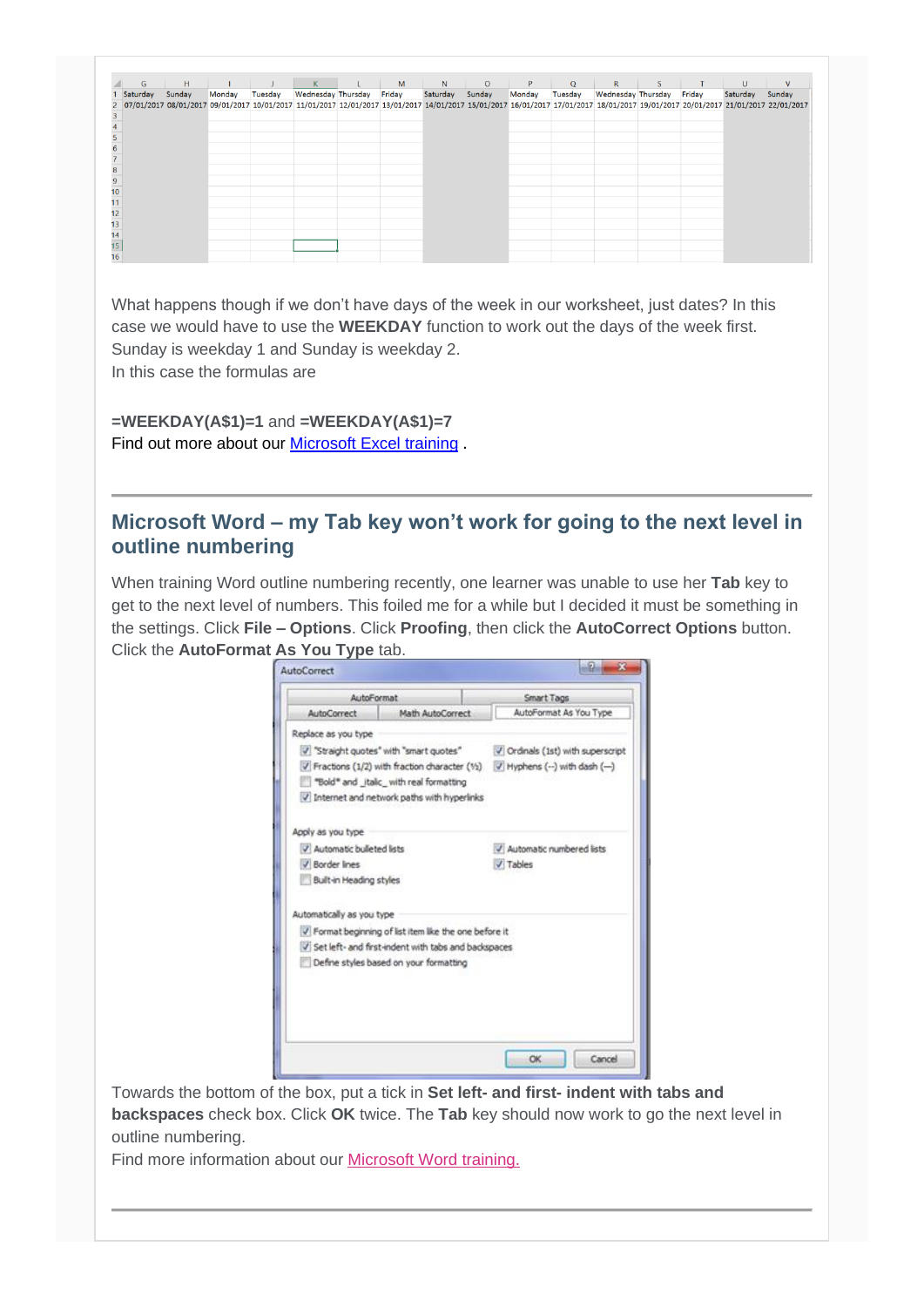# **Time Management - Being Efficient with E-mail**

After reading mail, act on it immediately.

A – Action - if it will take less than 2 minutes reply straightaway; if more thought is required, flag it for followup at a later stage.

- B Bin if not needed
- C Communicate
- D Delegate

—

- o Use "rules" to process e-mails straight into appropriate folders
- o Make an e-mail that you need to act on into a task by flagging it; this then makes it into a task. When you click on the task in your task list, the e-mail will be opened meaning you don't have to find it again in your Inbox.
- o Assign time to do the task by making it into an appointment

## **Handling e-mail**

- o Always read the subject line
- o Send requests to stop junk mail or use spam filter rules; unsubscribe
- o Schedule time to check e-mail
- o Turn off notification devices
- $\circ$  Be selective when disclosing your business e-mail address. Use a web mail account for generic contact
- o Don't keep checking work e-mails in evenings and weekends
- o Use the Out of Office reply so people know when you are likely to get back to them
	- o

Find out more about our [Time Management training.](http://www.archwayct.co.uk/professional-development-training/time-management-training)

Maybe 2019 will be the year you decide to upgrade to **Microsoft Office 2016** or **Microsoft Office 365!** If so, we provide upgrade training, workshops and floorwalking to enable your staff to quickly get up-to-speed and ensure no loss of productivity.

We offer [Microsoft Office 2016 upgrade workshops](http://www.archwayct.co.uk/microsoft-office-training/office-2016-upgrade-training) and [Microsoft Office 365 upgrade workshops](http://www.archwayct.co.uk/microsoft-office-training/office-365-upgrade-training/)  [and floorwalking.](http://www.archwayct.co.uk/microsoft-office-training/office-365-upgrade-training/)

If you would like a free guide on the major changes between Office 2010 and Office 2016 and insight into the new features available in Microsoft Office 2016, please contact us at